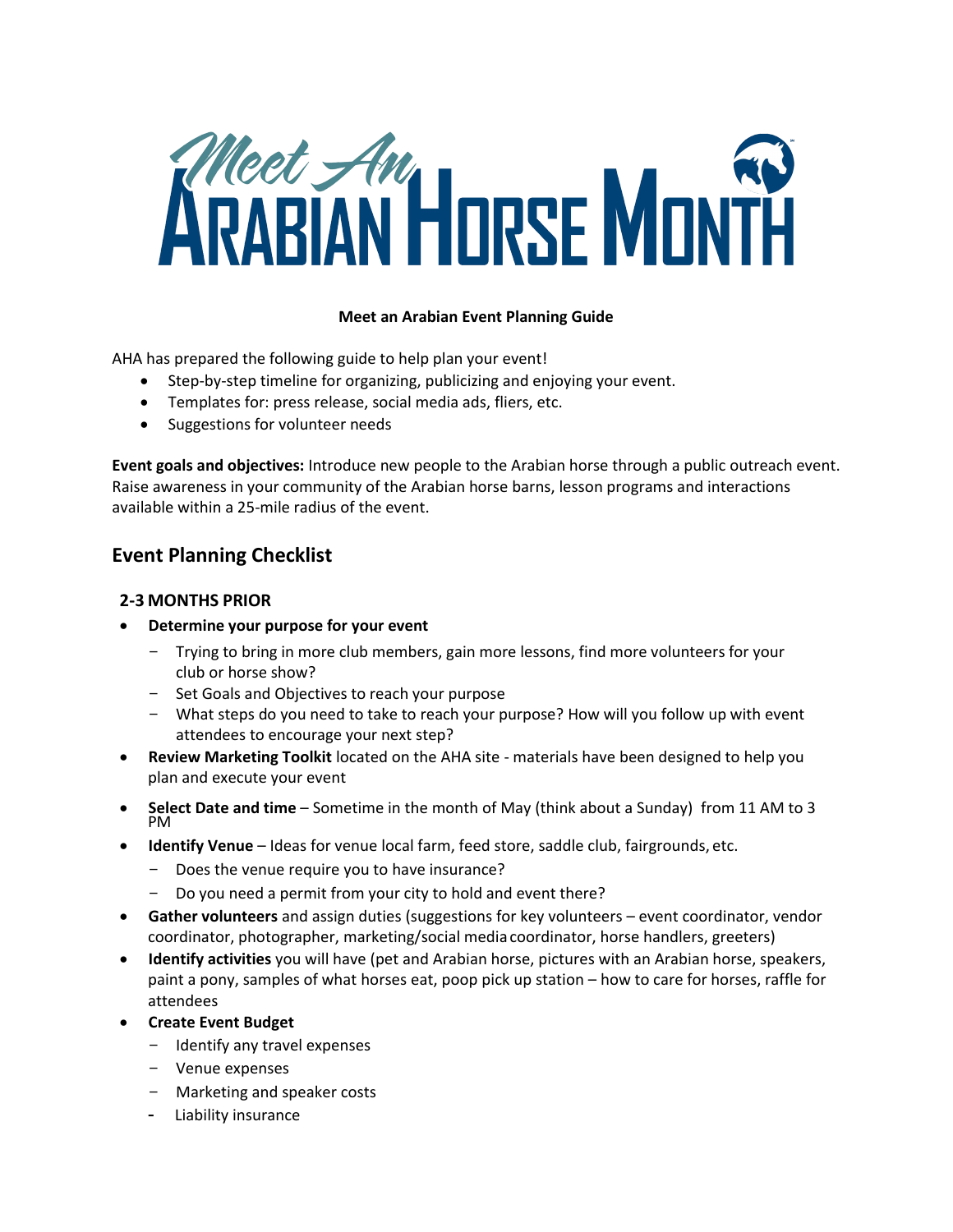- Any printing costs
- Identify and contact sponsors
- Apply for event grant
- **Launch the following publicity plan for your event.** AHA has provided templates for press releases, ads, etc. for your use.
	- Send press release to newspapers, radio stations, blogs, etc.
	- Print and post one-page flyers. Proofread ALL printed materials prior to printing.
	- Suggestions of local places to distribute flyers:
		- o Schools and school libraries
			- o College campuses
			- o Eye & Dental clinics and hospitals
			- o Community bulletin boards (grocery stores, libraries, parks, senior centers)
			- o Coffee shops, local hotels/attractions
			- o Hair salons, oil changing centers, anywhere with a waiting room
			- o Post on local Facebook walls and sale listings
			- o Radio ads and TV commercials
			- o Send invitations to your personal contact list (mail or e-mail)
	- Create Facebook event
	- Register your event on local online event calendars
	- Neighborhood app
	- Post event information on local blogs and forums

# **1-2 MONTH PRIOR**

- Send reminders to your contact list regarding registration and participation
	- Try to personally invite as many people as possible email, Facebook message, calls, etc.
- Setup a volunteer time slots including setup and teardown plan
- Reach out to presenters/speakers/vendors
	- Confirm travel and accommodation details Suggest they arrive 30 minutes to an hour prior to setup
	- Request copy of presentations
	- Do they have any special request or equipment needs?
- **•** Sponsorship Finalization
	- Follow up and confirm sponsors
	- Get any promotional materials/signage, logos and write-ups for event page
	- Ask sponsors to share event on their promotional channels
- Continue executing on your publicity plan
	- Release announcements about keynote speakers, vendors, sponsors, etc.
	- Post your initial event news release
	- Post details on schedule, special activities, etc
- Finalize and proofread printed materials
- Make a list of items you will need to have on hand the day of the event:
	- Signup sheet for event attendees: collect parent/child name, email address and phone number
	- Raffle/drawing slips for gift cards, free lessons, etc.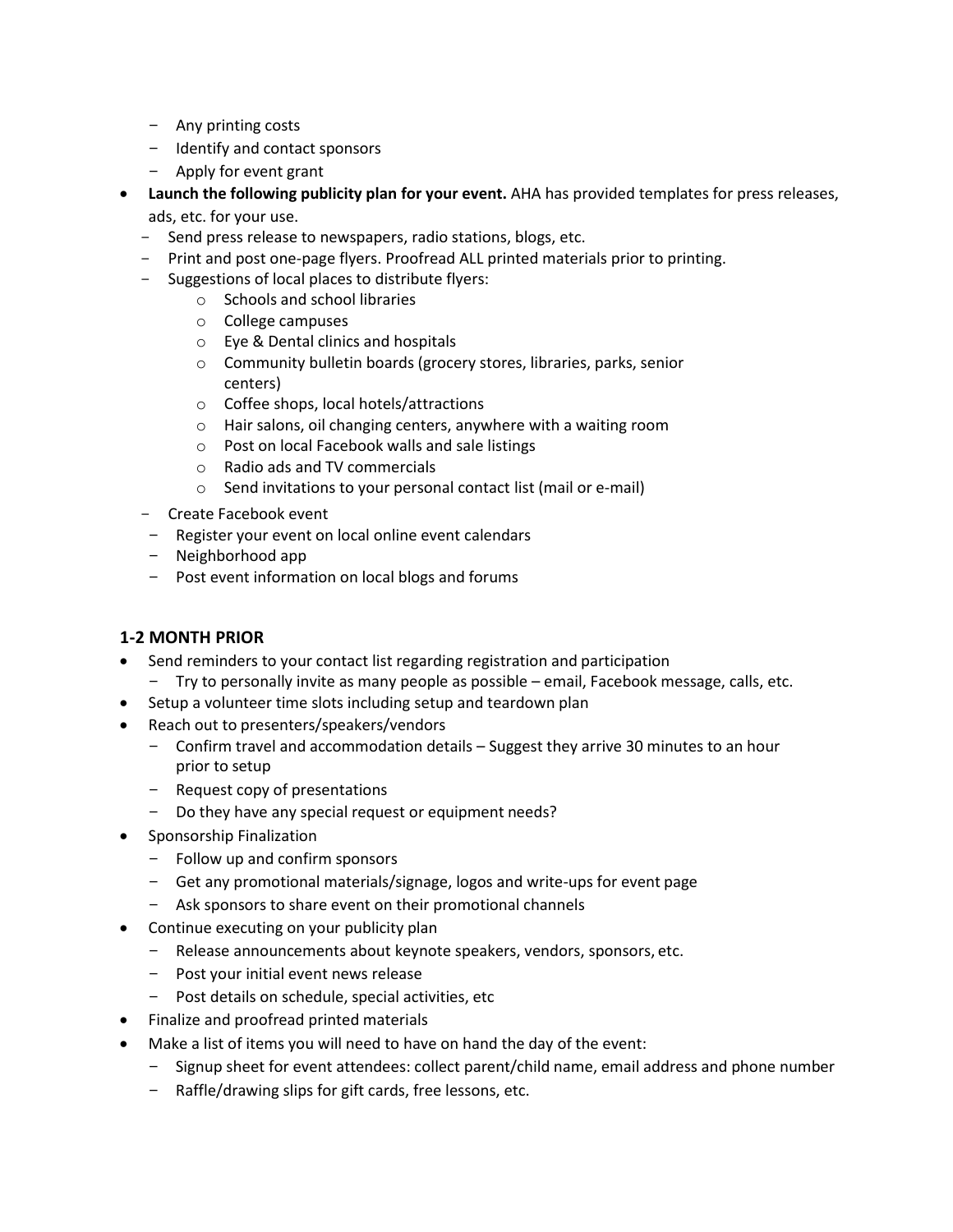- Water for volunteers
- Name badges for volunteers and presenters
- Sharpies,
- ink pens,
- paper, etc.
- First Aid Kit
- **Order any promotional materials you'll be sharing at the event** (handouts, magazines, swag, etc.). Contact Brenna.johnson@arabianhorses.org at AHA to order.

### **1 WEEK PRIOR TO EVENT**

- Finalize event schedule
- Confirm event with venue and discuss any special needs
	- Will venue be supplying tables, chairs, etc? If so have a count and layoutplanned
	- A/V Equipment
	- Any special requests by speakers/vendors
- Confirm volunteer time slots, duties and create volunteer schedule withcontact information
- Send out driving directions, parking info, layout and schedule to speakers/vendors
- Finalize counts based on registration for materials, seating and special activities
- Make copies of presentations and event materials
- Organize collateral for attendees
- Create a registration check-in list try to gather as much information as possible from attendees to use for future contact on events – name, phone number, email, etc.
- Confirm details with media attendees and special groups
- Continue to promote the event see suggested marketing
- Create Back up plan for volunteers in case of emergency

#### **1 DAY PRIOR TO EVENT (if possible otherwise complete on the morning of event day)**

- Confirm media attendance
- Ensure all signage is in place
- Ensure registration table is prepared
- Ensure all promo items are organized and on-site
- Ensure any A/V equipment is setup and working
- Setup tables for vendors/speakers/sponsors and label
- Continue to promote event- see suggested marketing
- Speaker transport/pick-up